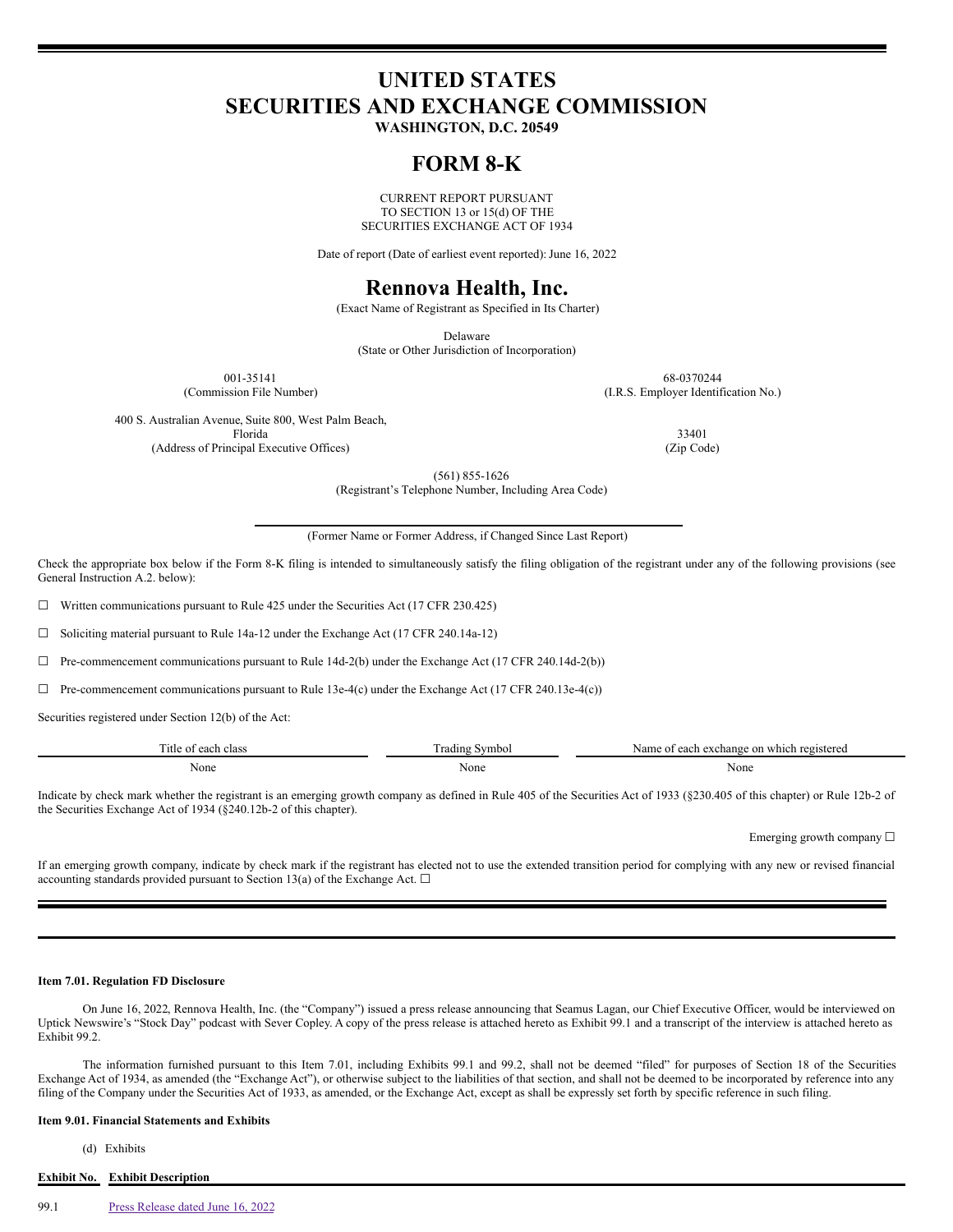# 104 Cover Page Interactive Data File (embedded within the Inline XBRL document)

2

# **SIGNATURES**

Pursuant to the requirements of the Securities Exchange Act of 1934, the registrant has duly caused this report to be signed on its behalf by the undersigned hereunto duly authorized.

3

Date: June 16, 2022 RENNOVA HEALTH, INC.

By: */s/ Seamus Lagan* Seamus Lagan Chief Executive Officer (principal executive officer)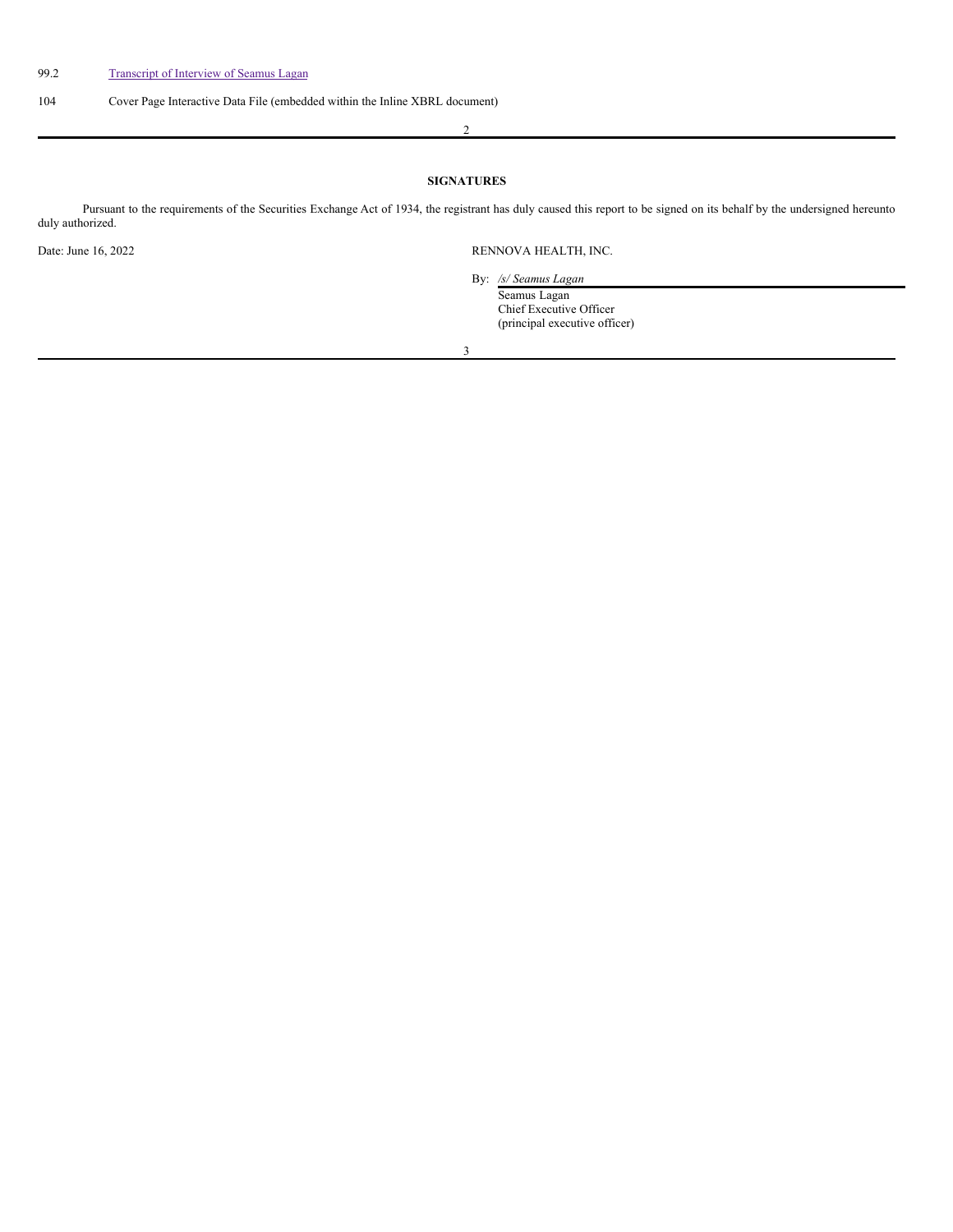<span id="page-2-0"></span>

# RENNOVA HEALTH, INC. DISCUSSES PROGRESS AND PLANS FOR MENTAL AND BEHAVIORAL HEALTH DIVISION WITH THE STOCK DAY **PODCAST**

WEST PALM BEACH, Fla. (June 16, 2022) – Rennova Health, Inc. (OTC: RNVA) Chief Executive Officer Seamus Lagan joined Stock Day host Sever Copley to discuss progress with the business and the Company's plans to develop a mental and behavioral health division.

Copley started off by asking about the performance of the current hospital operations. Lagan stated his belief that the business was now stabilized, helped by the recently secured Critical Access Designation, and that he believed the operations would now be cash flow positive and generate a profit.

Copley went on to ask about the status of previously discussed plans to add mental and behavioral health to the business. Lagan confirmed that a new division, Myrtle Recovery Centers, Inc., had been created and that the Company was finalizing a plan to utilize available space at owned properties to provide these services. Lagan further explained that having space available reduced the capital needs to minor refurbishment and decorating costs and confirmed the intention to employ someone with specific knowledge of the industry to head up this new division.

Copley then asked what could be expected over a two or three year period from the Company. Lagan explained the continued need for rural healthcare and the Company's plans to refine and prove a profitable model to create a foundation for further acquisitions in the future.

Copley finished by asking what message Lagan would like the Company's shareholders to take away from the interview. Lagan responded by confirming his confidence that the Company can deliver an excellent service to its customers and make a profit for its shareholders

To hear Seamus Lagan's entire interview, follow the link to the podcast here:

Stock Day Media / RENNOVA HEALTH, INC. DISCUSSES PROGRESS AND PLANS FOR MENTAL AND BEHAVIORAL HEALTH DIVISION WITH THE STOCK DAY PODCAST (audioboom.com)

Investors Hangout is a proud sponsor of "Stock Day," and Stock Day Media encourages listeners to visit the company's message board athttps://investorshangout.com/

## **About Rennova Health, Inc.**

Rennova Health, Inc. ("Rennova," the "Company," "we", "us", "its" or "our") is a provider of health care services. The Company owns one operating hospital in Oneida, Tennessee known as Big South Fork Medical Center, a hospital located in Jamestown, Tennessee that it plans to reopen, a physician's practice in Jamestown, Tennessee that it plans to reopen and a rural clinic in Kentucky. For more information, please visit www.rennovahealth.com

### **Forward-Looking Statements**

This press release includes "forward-looking statements" within the meaning of the safe harbor provisions of the United States Private Securities Litigation Reform Act of 1995. Actual results may differ from expectations and, consequently, you should not rely on these forward-looking statements as predictions of future events. Words such as "expect," "estimate," "project," "budget," "forecast," "anticipate," "intend," "plan," "may," "will," "could," "should," "believes," "predicts," "potential," "continue," and similar expressions are intended to identify such forward-looking statements. These forward-looking statements involve significant risks and uncertainties that could cause the actual results to differ materially from the expected results. Additional information concerning these and other risk factors are contained in the Company's most recent filings with the Securities and Exchange Commission. The Company cautions readers not to place undue reliance upon any forward-looking statements, which speak only as of the date made. The Company does not undertake or accept any obligation or undertaking to release publicly any updates or revisions to any forward-looking statements to reflect any change in their expectations or any change in events, conditions or circumstances on which any such statement is based, except as required by law.

## **Contact:**

Rennova Health 561-855-1626 info@rennovahealth.com